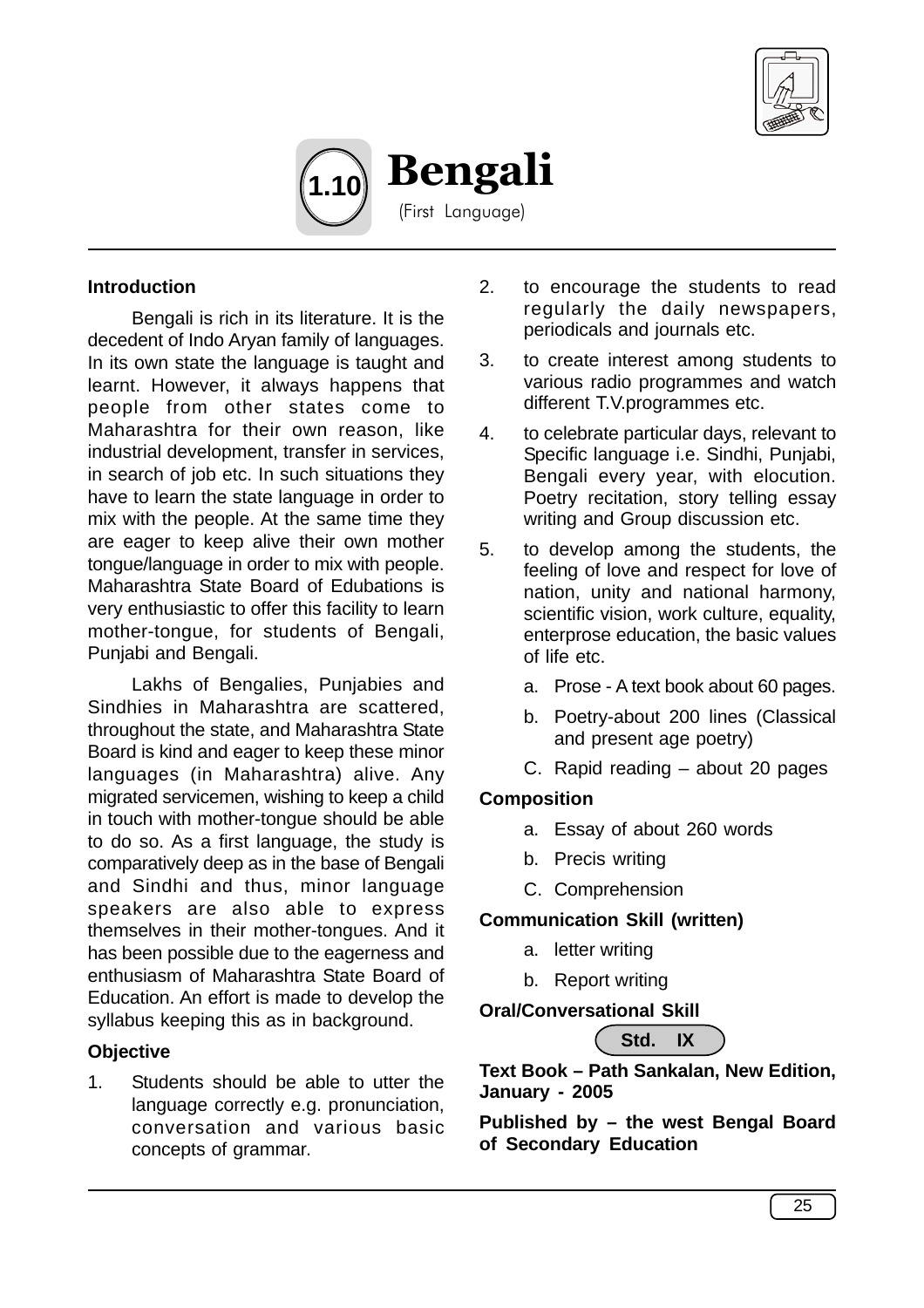

### **1. Prose – 80 pages**

- 1. Sabhya 'O' Ashabhya
- 2. Sagar Samgame-Navakumar
- 3. Ghar 'O' Bahir
- 4. Balai
- 5. Chhinna Patra
- 6. Padma Nadir Majhi

### **2. Poetry**

- 1. Paper Bhagi
- 2. Annapurna 'O' Ishari Patani
- 3. Cheler Dal
- 4. Pather Disha
- 5. Kabar
- 6. Kashte

# **3. Rapid Reading**

- 1. Bhagirathir-Utsa-Sandhane
- 2. Mahesh

# **4. Grammar**

- 1. Bipari tarthak shabda
- 2. Pad parivartan
- 3. Sandhi Bibhhed
- 4. A Lankarer Udaharan
- 5. Ek Kathay Prakash
- 6. Bakyarabhona
- 7. Samas

# **5. Composition**

- 1. Descriptive and narrative essays
- 2. Comprehension (Unseen Passage)
- 3. Bhab Samprasaran

# **6. Letter Writing**

- 1. Business
- 2. Personal
- 3. Official
- **7. Compositoin should be of about 260 words**
- **8. Unseen passage/précis writing/ summary**
- **9. Bhab samprasaran**
- **10. Rebommended Books on Bengali grammar** 
	- a. Adhunik bangla Vyakaran by Jagadish Chandra ghosh
	- b. Bhasha prakash bangla Vyakaran by Dr. Suniti K.Chattarjee
	- C. Bangla Vyakaran by Sukumar Sen
	- d. Madhyamik Bangla Vyakaran by Dr. Rabin Gupta
	- e. Best collection on Bengali Grammar by Mr. M. S. Mallick Sir

(Rajiv Gandhi Jr.College, Bengali Camp, Chandrapur)

- **Note :** Above all grammar and text book are available at-
- 1. M/s 'Debashree Book Depot' Bengali Camp, c/o Mr. M.S.Mallibk Sir (Rajiv Gandhi Jr.College, Bengali Camp, Chandrapur – 442401 Ph. 07172 – 261925 Cell Phone – 9422837698 / 9021581944

Any Book Depot, College Street, Kolkata, West Bengal, India (2005 to 2014 next 10 years)



#### **Composition**

- a. Essay of about 260 words
- b. Precis writing
- b. Comprehension

# **Communication Skill : (written)**

- a. letter writing
- b. Report writing

# **Oral/Conversational Skill**